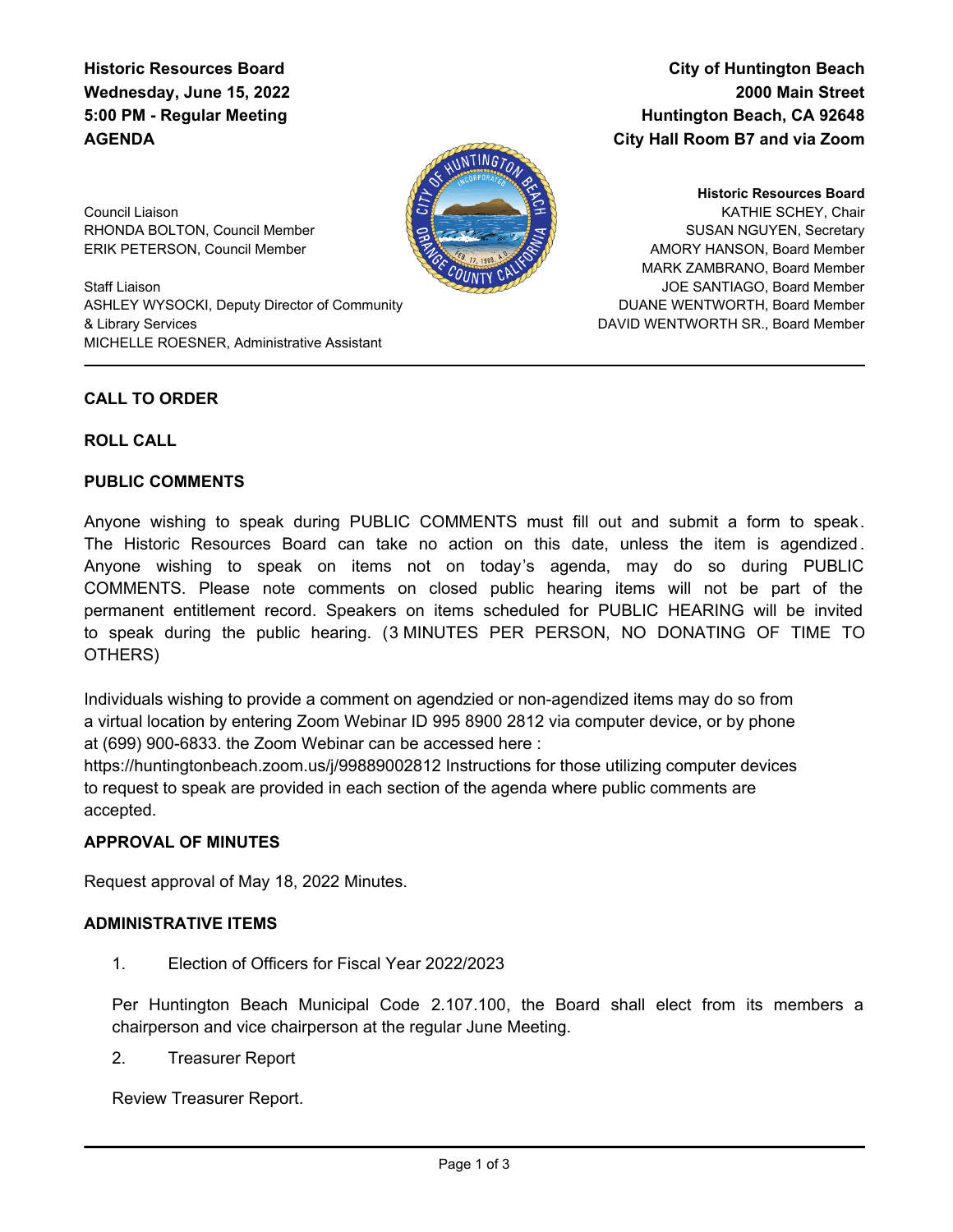3. Harbour Commission Website Request

Review request by the Harbour Commission to write a Historic Summary for their website.

4. Upcoming Program

Review the upcoming History of Main Street Branch Library Program scheduled for June 28, 2022.

### **INFORMATIONAL ITEMS**

1. Design Review Board Update

Board Representative of the Design Review Board provides update.

### **AD-HOC COMMITTEE REPORTS**

1. Research and Demolition Review

Discuss received requests for research and Demolition Reports.

2. Plaques & Signage

Discuss requests to recommend wording for historic plaques and signage.

3. Education

Discuss local education programs.

4. Outreach & Marketing

Discuss current and upcoming outreach and marketing opportunities.

#### **FUTURE AGENDA ITEMS**

#### **MEMBER COMMENTS**

### **ADJOURNMENT**

**The next regularly scheduled meeting of the Historic Resources Board is Wednesday, July 20, 2022 at 5:00 p.m. in City Hall Room B-7, Huntington Beach, California.**

**INTERNET ACCESS TO THE HISTORIC RESOURCES BOARD CAN BE ACCESSED HERE: https://huntingtonbeach.zoom.us/j/99889002812 virtual location by entering Zoom Webinar ID 99589002812 via computer device, or by phone at (699) 900-6833. AGENDA AND STAFF REPORT MATERIAL IS AVAILABLE PRIOR TO HISTORIC RESOURCES BOARD MEETINGS AT: https://huntingtonbeach.legistar.com/**